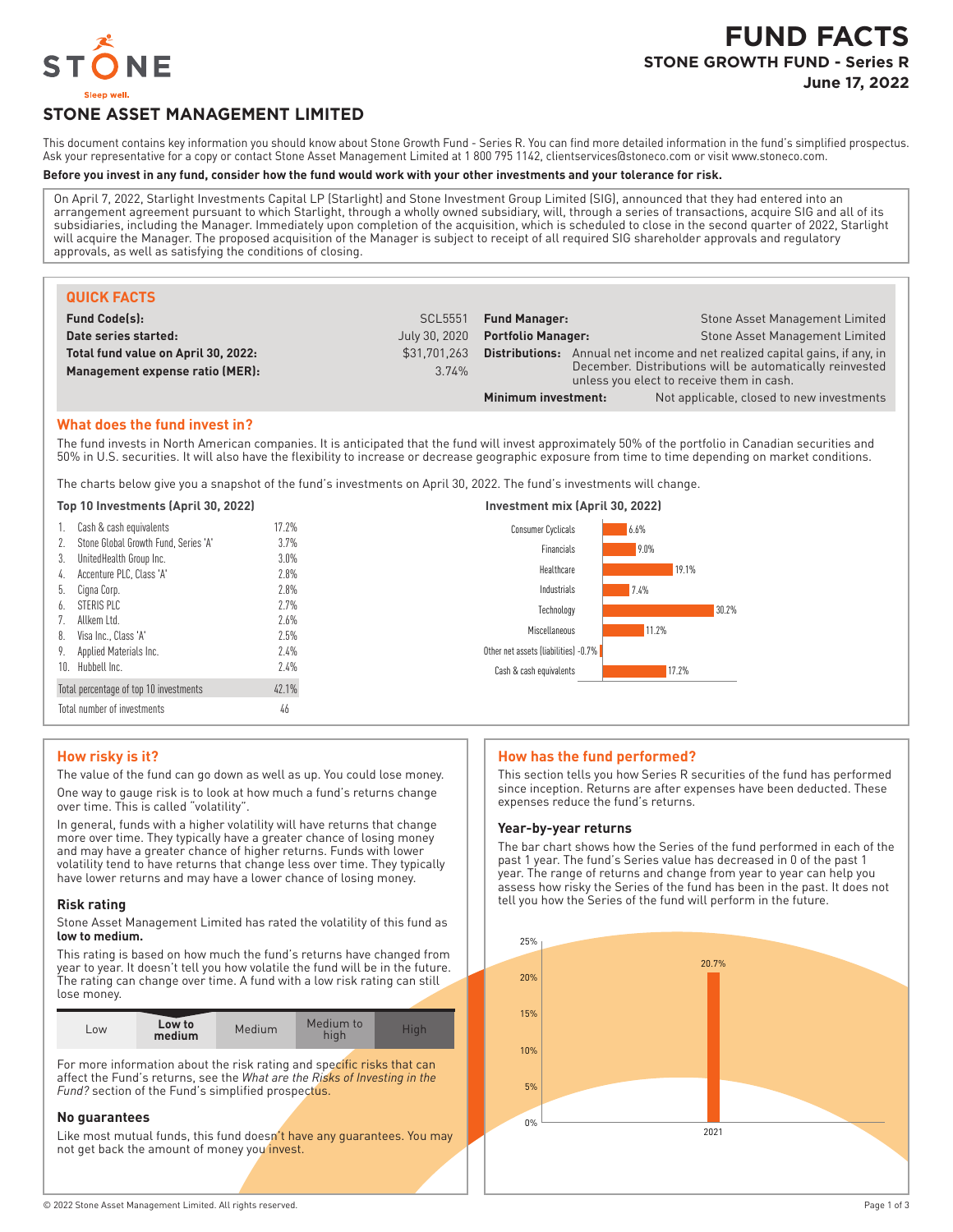

# **Best and worst 3-month returns**

This table shows the best and worst returns for Series R securities of the fund in a 3-month period over the past 1 years. The best and worst 3-month returns could be higher or lower in the future. Consider how much of a loss you could afford to take in a short period of time.

|              | Return | 3 months ending | If you invested \$1,000 at the beginning of the period |
|--------------|--------|-----------------|--------------------------------------------------------|
| Best return  | 11.88% | August 1, 2021  | Your investment would rise to \$1.118.80.              |
| Worst return | -8.36% | March 1, 2022   | Your investment would drop to \$916.40.                |

# **Average return**

The annual compound return of the Series of the fund was approximately 6.1% since the inception of the Series of the fund. If you had invested \$1,000 in the Series of the fund since the inception of the Series of the fund, your investment would now be worth \$1,109.96.

# **Who is this fund for?**

## **This fund is suitable for investors:**

- Seeking capital growth
- With a mid-term to long-term investment horizon with a low to medium risk tolerance

This fund may not be suitable for investors with a short-term investment horizon.

## **A word about tax**

In general, you'll have to pay income tax on any money you make on a fund. How much you pay depends on the tax laws where you live and whether or not you hold the fund in a registered plan such as a Registered Retirement Savings Plan or a Tax-Free Savings Account. Keep in mind that if you hold your fund in a non-registered account, fund distributions are included in your taxable income, whether you get them in cash or have them reinvested.

# **How much does it cost?**

The following tables show the fees and expenses you could pay to buy, own and sell Series R securities of the fund.

The fees and expenses – including any commissions – can vary among Series of a fund and among funds. Higher commissions can influence representatives to recommend one investment over another. Ask about other funds and investments that may be suitable for you at a lower cost.

## **1. Sales charges**

Series R securities are exclusively for issuance in connection with certain acquisition transactions. You do not pay a sales charge when you acquire Series R securities.